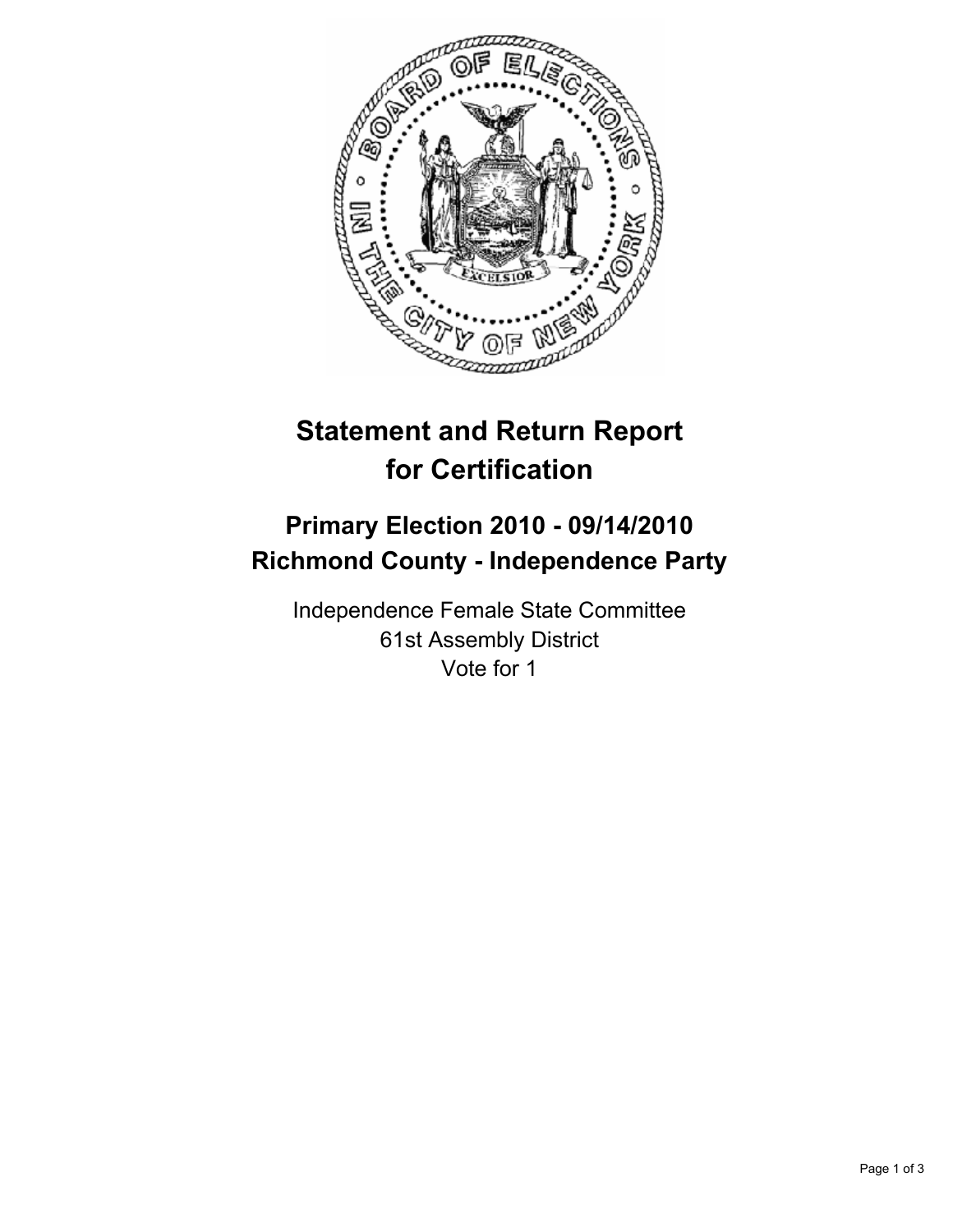

### **Assembly District 61**

| <b>Total Votes</b>    | 86 |
|-----------------------|----|
| GAIL GOODE (WRITE-IN) |    |
| <b>SARAH LYONS</b>    | 69 |
| ELIZABETH CICCONE     | 16 |
| <b>AFFIDAVIT</b>      | 0  |
| ABSENTEE/MILITARY     | 6  |
| <b>EMERGENCY</b>      | 0  |
| <b>PUBLIC COUNTER</b> | 90 |